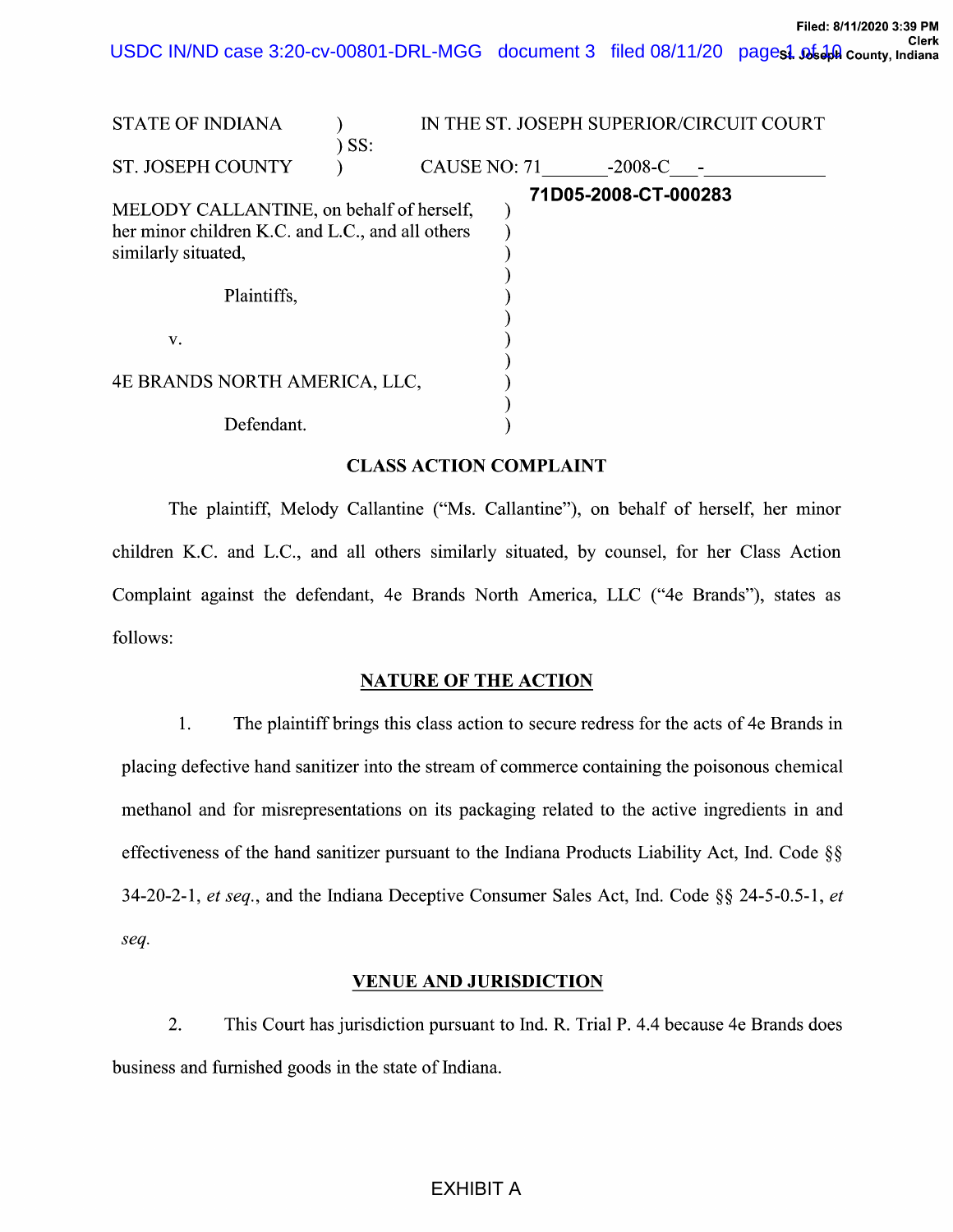3. Venue is proper in St. Joseph County as the county in which one or more individual plaintiffs reside.

#### PARTIES

4. Ms. Callantine is a resident of the state of Indiana who resides at 312 E. Louis Street, Osceola, St. Joseph County, Indiana 46561.

5. K.C. is the ten-year-old minor son of Ms. Callantine. L.C. is the six-year-old minor daughter of Ms. Callantine.

6. 4e Brands is for-profit corporation organized and existing under the laws 0f the state of Texas with a principal office located at 17806 West Interstate 10, Suite 300, San Antonio, Texas 78257—8222.

7. 4e Brands manufactures, distributes, and sells products in the personal, home, and animal care markets, including hand sanitizer.

# FACTS SUPPORTING ALL CAUSES OF ACTION

8. 4e Brands manufactures, distributes, and sells Blumen Hand Sanitizer throughout the state 0f Indiana, including at Costco Wholesale retail locations.

9. Among other things, the Blumen Hand Sanitizer packaging states that its active ingredient is seventy percent (70%) Ethyl Alcohol. It also contains representations about the sanitizer, such as "KILLS UP TO 99.9% OF GERMS" and "ETHYL ALCOHOL 70%."

10. Ethyl Alcohol, or ethanol, is grain—based alcohol that is commonly used as an active ingredient in hand sanitizer. Ethyl alcohol is generally considered a safe substance that is used in a variety of other applications, including cosmetics, beer, liquor, and even food.

11. In or around July of 2020, Ms. Callantine purchased a 33.8 ounce bottle of Blumen Hand Sanitizer at the Costco Wholesale retail location in Mishawaka, Indiana. She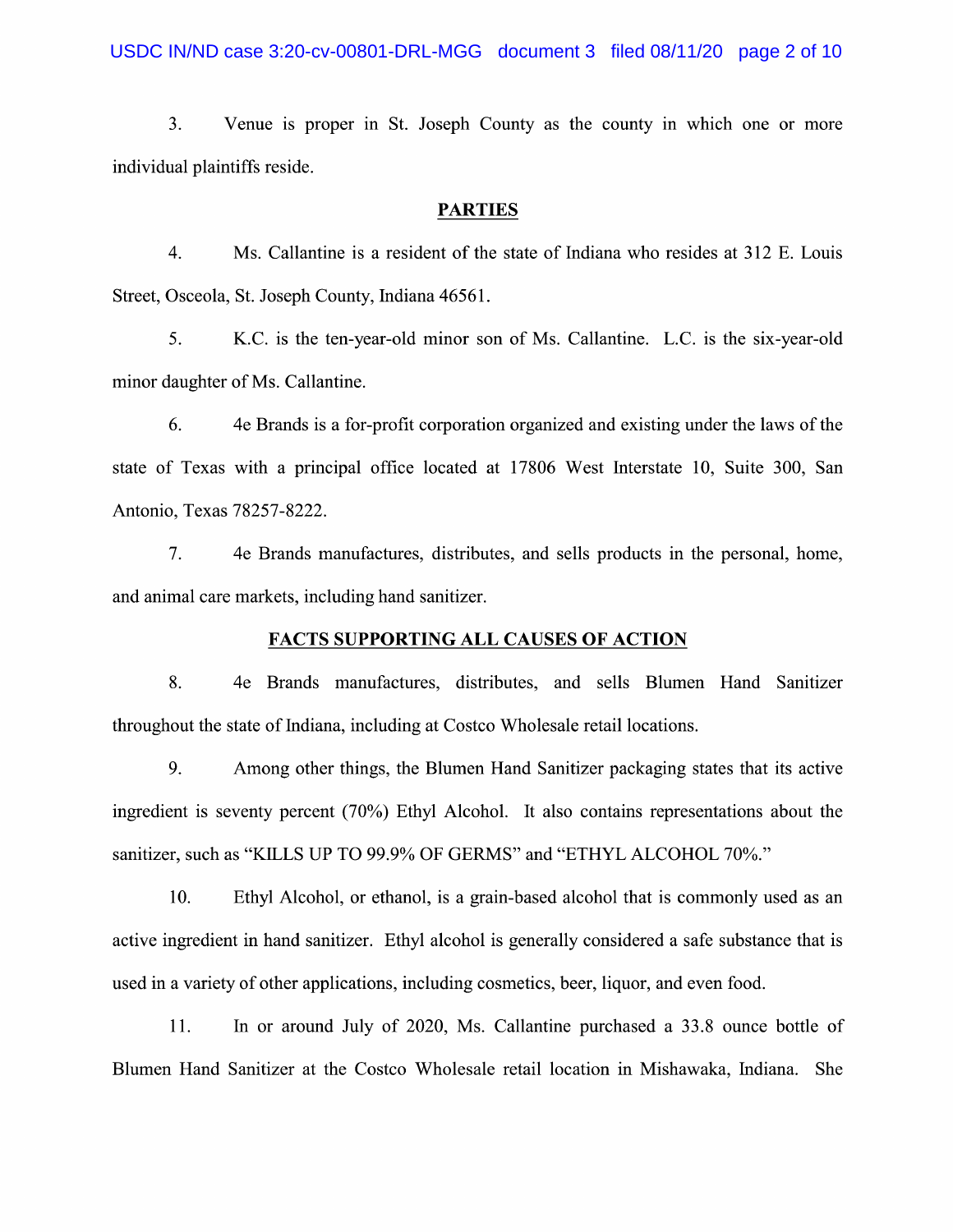## USDC IN/ND case 3:20-cv-00801-DRL-MGG document 3 filed 08/11/20 page 3 of 10

purchased the hand sanitizer to protect her family against germs, and particularly the virus Coronavirus Disease 2019 (COVID-19).

12. Ms. Callantine and her family subsequently kept the Blumen Hand Sanitizer near the door at their home and used about half 0f the bottle in its intended manner for cleaning, disinfection, and hand hygiene to protect against the spread of viruses and other germs. After using the product, K.C. and L.C. had severe side effects, including headaches and vomiting.

13. Food and Drug Administration ("FDA") testing of Blumen Hand Sanitizer conducted around early July 0f 2020 discovered that the sanitizer contained methanol, 0r wood alcohol, and lower levels of ethyl alcohol than suggested on the packaging. Methanol is a volatile, highly flammable alcohol that is commonly used to create fuel, solvents, and antifreeze. Unlike ethyl alcohol, it is poisonous to humans.

14. As a result, the FDA recommended that 4e Brands issue a recall and imposed an import ban on many Blumen products.

15. On or about July 16, 2020, 4e Brands initiated a voluntary recall of its Blumen Hand Sanitizer products. Ms. Callantine subsequently received a recall notice.

16. The recall notice states that Blumen products sold between May 11, 2020 and July 19, 2020 contain methanol. It further states that substantial methanol exposure can result in nausea, vomiting, headache, blurred vision, blindness, seizures, coma, and permanent damage to the nervous system or death. A11 persons who use the product are at risk for potential methanol poisoning. Young children, adolescents, and even adults Who accidentally ingest these products are at most risk for methanol poisoning. An example 0f the recall notice is attached as Exhibit 1.

17. Upon information and belief, Blumen Hand Sanitizer has been sold to consumers throughout the state 0f Indiana containing methanol and misleading labeling.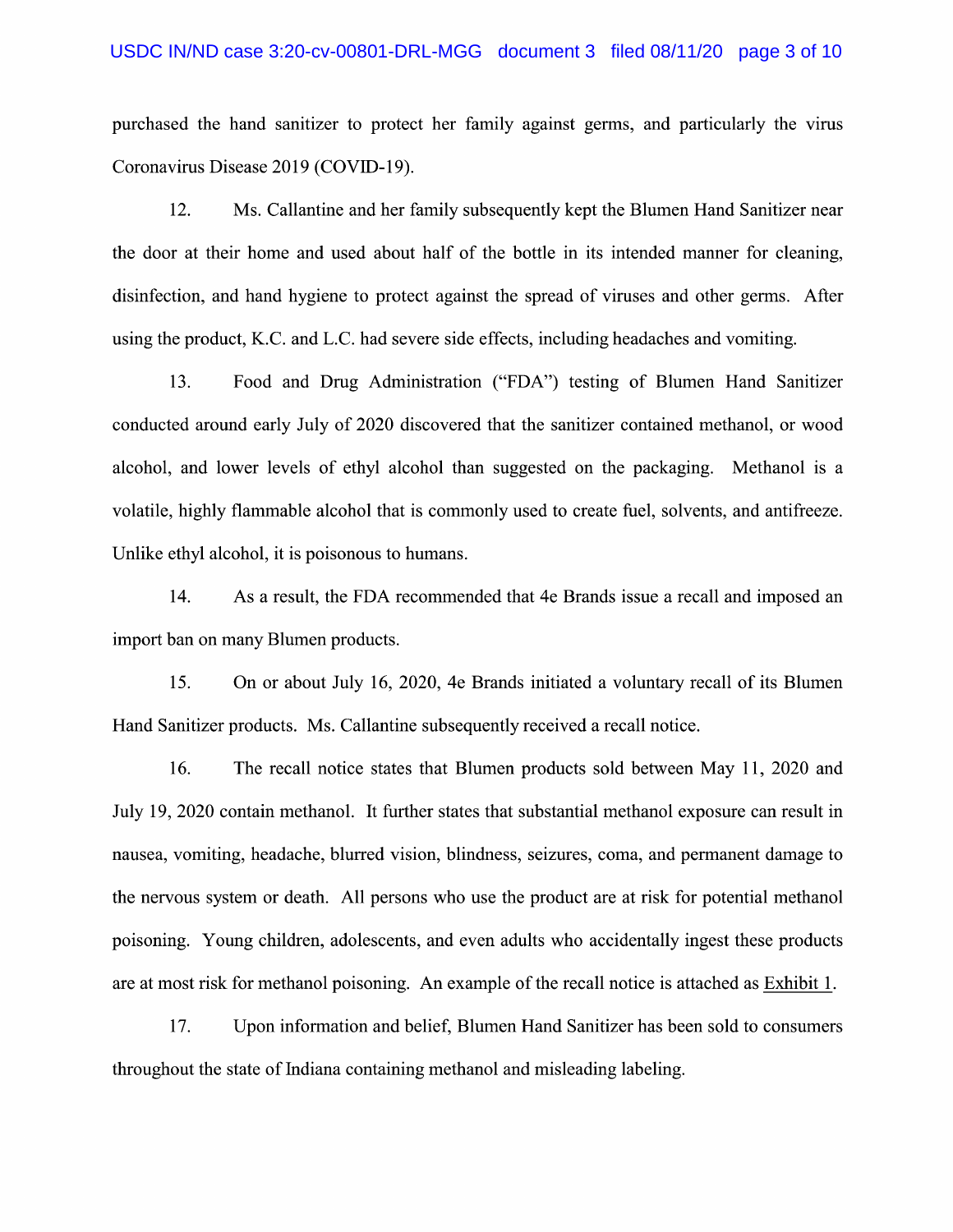18. The plaintiff and class members have suffered concrete harm as a result of the actions of 4e Brands actions, including but not limited to aggravation, emotional distress, personal injury, and statutory damages.

### COUNT I: DEFECTIVE PRODUCT

19. The plaintiff incorporates and realleges the foregoing allegations of the Complaint as though fully set forth herein.

20. Under the Indiana Products Liability Act, any person Who places into the stream of commerce any product in a defective condition unreasonably dangerous to any user or consumer is subject to liability for physical harm caused by that product to the user or consumer. Ind. Code § 34-20-2-1.

21. A product is in a defective condition if, at the time it is conveyed by the seller to another party, it is in a condition: (1) not contemplated by reasonable persons among those considered expected users or consumers of the product; and (2) that will be unreasonably dangerous to the expected user or consumer when used in reasonably expectable ways of handling or consumption. Ind. Code  $\S$  34-20-4-1.

22. The plaintiff and her minor children are "users or consumers" as those terms are used in the Indiana Products Liability Act.

23. 4e Brands is a "manufacturer or seller" as those terms are used in the Indiana Products Liability Act.

24. 4e Brands placed Blumen Hand Sanitizer into the stream of commerce by, among other things, selling and distributing the product to Costco Wholesale and other retailers in the state 0f Indiana.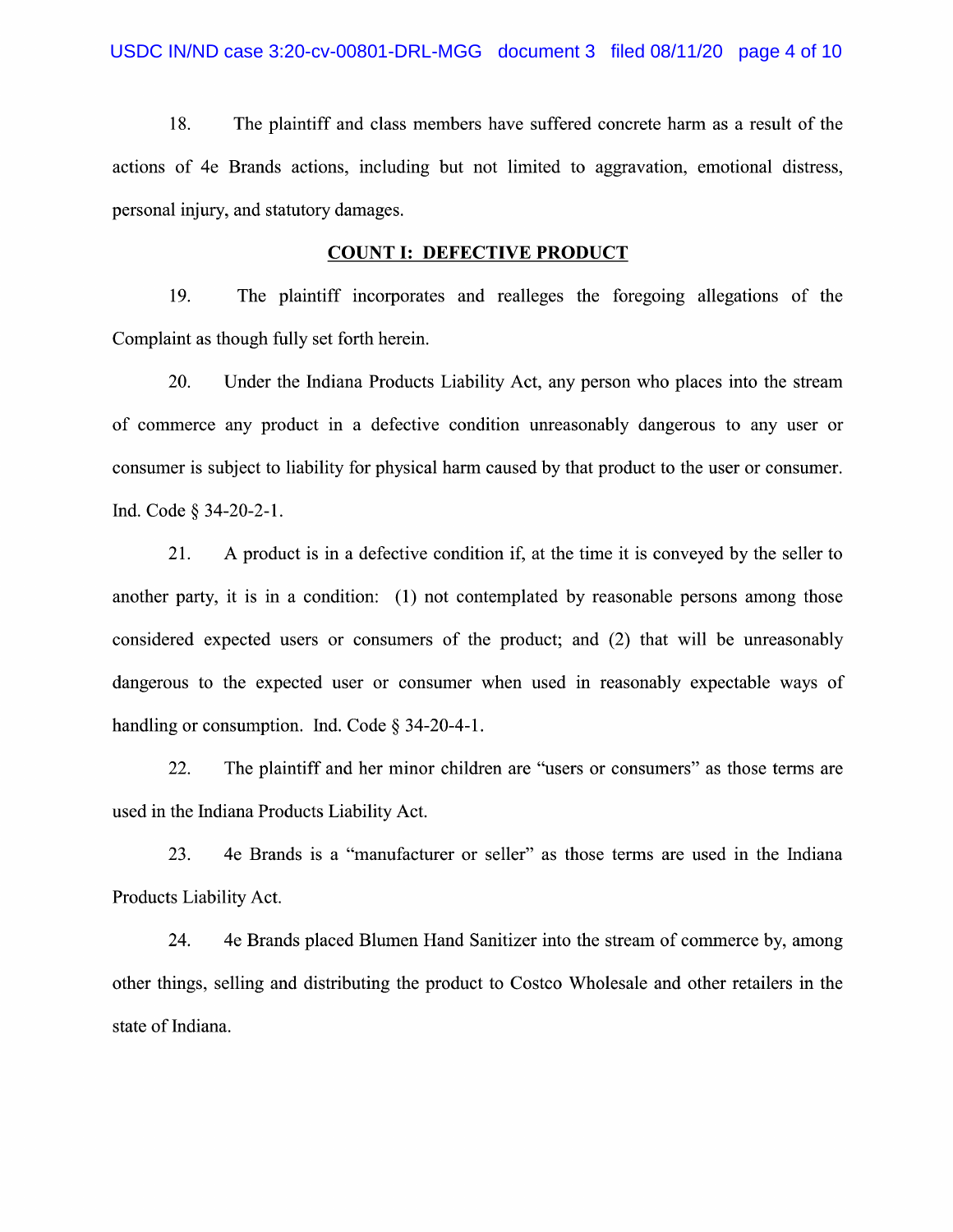## USDC IN/ND case 3:20-cv-00801-DRL-MGG document 3 filed 08/11/20 page 5 of 10

25. The hand sanitizer was unreasonably dangerous for use as hand sanitizer because it contained methanol as an active ingredient, Which is poisonous for human consumption, in lieu 0f 0r in addition t0 ethyl alcohol.

26. As direct and proximate cause 0f the acts and omissions of 4e Brands, the plaintiff and her minor children suffered injuries, the effects of which could be permanent and lasting.

WHEREFORE, the plaintiff respectfully requests that the Court enter judgment in her favor and against the defendant, 4e Brands, as follows: (a) awarding the plaintiff actual and statutory damages, including treble damages, in an amount to be determined at trial; (b) awarding the plaintiff her costs and reasonable attorney fees; and (c) awarding all other just and proper relief.

#### COUNT II: FAILURE TO WARN

27. The plaintiff incorporates and realleges the foregoing allegations 0f the Complaint as though fully set forth herein.

28. A product is also defective under the Indiana Products Liability Act if the seller fails to: (1) properly package or label the product to give reasonable warnings of danger about the product; 0r (2) give reasonably complete instructions 0n proper use of the product. Ind. Code  $§$  34-20-4-2.

29. 4e Brands failed to identify methanol as an active ingredient in its hand sanitizer, let alone provide reasonable warning to consumers that an active ingredient in its hand sanitizer is poisonous to humans and can cause severe and permanent injuries.

30. 4e Brands further failed to provide reasonably complete instructions on proper use of the product, t0 the extent any such uses exist.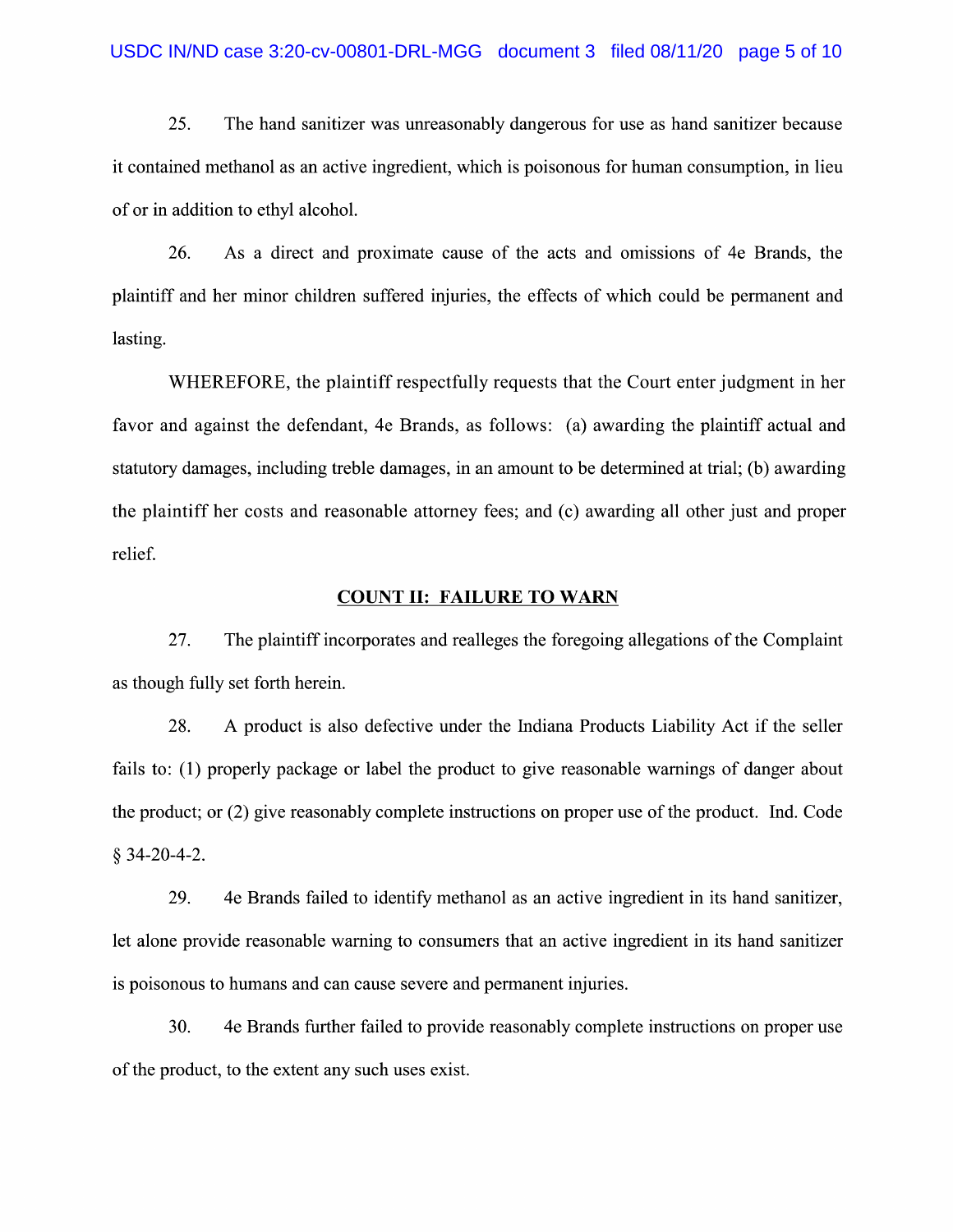31. As direct and proximate cause of the acts and omissions of 4e Brands, the plaintiff suffered injuries, the effects of Which could be permanent and lasting.

WHEREFORE, the plaintiff respectfully requests that the Court enter judgment in her favor and against the defendant, 4e Brands, as follows: (a) awarding the plaintiff actual and statutory damages, including treble damages, in an amount to be determined at trial; (b) awarding the plaintiff her costs and reasonable attorney fees; and (c) awarding all other just and proper relief.

#### COUNT III: INDIANA DECEPTIVE CONSUMER SALES ACT

32. The plaintiff incorporates and realleges the foregoing allegations 0f the Complaint as though fully set forth herein.

33. Pursuant to the Indiana Deceptive Consumer Sales Act, a supplier who commits an unfair, abusive, or deceptive act, omission, or practice in connection with a consumer transaction violates the act.

34. The plaintiff is a "person" as that term is defined in Indiana Code  $\S$  24-5-0.5- $2(a)(2)$ .

35. 4e Brands is a "supplier" as that term is defined in Indiana Code  $\S$  24-5-0.5- $2(a)(3)$ .

36. The plaintiff acquired the Blumen Hand Sanitizer in a "consumer transaction" at a Costco Wholesale retail location as that term is defined in Indiana Code  $\S 24-5-0.5-2(a)(1)$ .

37. A supplier violates the Indiana Deceptive Consumer Sales Act when it engages in acts and representations as to the subject matter of a consumer transaction that constitute deceptive acts, which include that the product: (a) has characteristics, uses, or benefits it does not have which the supplier knows or should reasonably know it does not have; and (b) is of a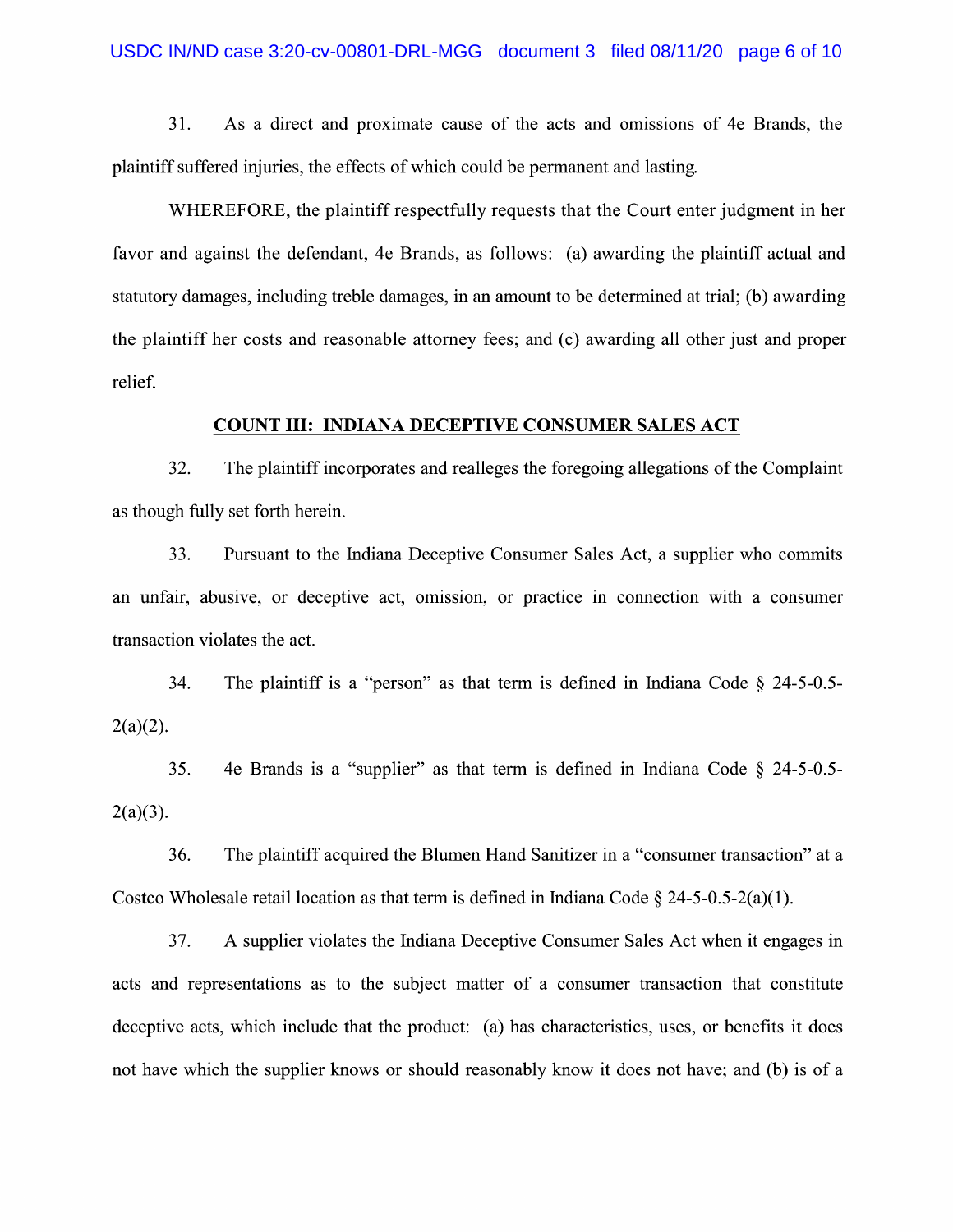## USDC IN/ND case 3:20-cv-00801-DRL-MGG document 3 filed 08/11/20 page 7 of 10

particular standard, quality, grade, style, or model, if it is not and if the supplier knows or should reasonably know that it is not.

38. 4e Brands violated the Indiana Deceptive Consumer Sales Act by, among other things, representing that the (a) hand sanitizer contained only ethyl alcohol as an active ingredient; (b) that the product contained 70% ethyl alcohol; (c) that the product did not contain methanol; and (d) that the product kills 99.99% of germs.

39. These deceptive acts are incurable because, among other reasons, the plaintiff relied upon them when purchasing the hand sanitizer and consumed the product in reliance upon the deceptive acts, resulting in personal injury.

40. As a direct and proximate cause of the acts and omissions of 4e Brands, the plaintiff suffered actual damages, including personal injuries, the effects of which could be permanent and lasting.

41. The Indiana Deceptive Consumer Sales Act permits the plaintiff to recover her actual damages or statutory damages of \$500.00 per violation, whichever is greater, and attorneys' fees, along with treble damages for willful acts.

42. An award of treble damages is appropriate because the acts of 4e Brands were willful and showed a reckless disregard for the rights of the plaintiff.

WHEREFORE, the plaintiff respectfully requests that the Court enter judgment in her favor and against the defendant, 4e Brands, as follows: (a) declaring that the practices of 4e Brands are unlawful and violate the Indiana Deceptive Practices Act; (b) awarding the plaintiff actual and statutory damages, including treble damages, in an amount to be determined at trial; (c) awarding the plaintiff her costs and reasonable attorney fees; and (d) awarding all other just and proper relief.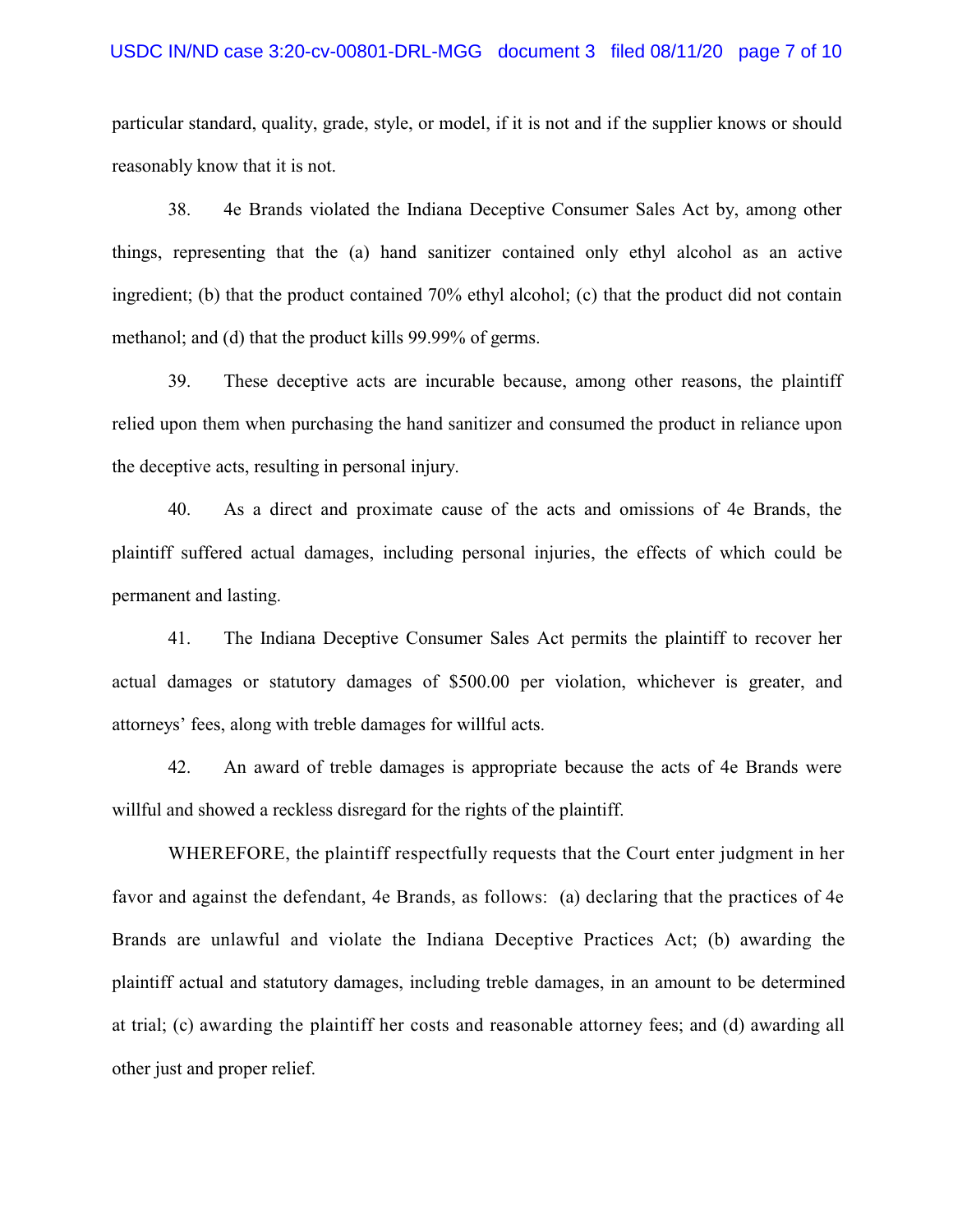### COUNT IV: CLASS ACTION CLAIMS

43. The plaintiff incorporates and realleges the foregoing allegations of the Complaint as though fully set forth herein.

44. The plaintiff brings these claims on behalf of a class pursuant to Ind. R. Trial P. 23, consisting 0f (a) all Indiana residents, (b) Who, Within two years of the filing of this action, (c) purchased any type 0f Blumen Hand Sanitizer, (d) placed into the stream 0f commerce by 4e Brands 0r its affiliates or related companies, (e) that contained methanol as an active ingredient.

45. Upon information and belief, and based upon the nature 0f the distribution of Blumen Hand Sanitizer to Costco Wholesale retail locations and other retailers, the class is so numerous that joinder of all members is impractical.

46. There are questions of law and fact common to the class that predominate over any questions affecting only individual class members. The predominant common questions include (a) Whether 4e Brands placed products into the stream 0f commerce containing methanol as an active ingredient; (b) Whether 4e Brands falsely represented that the products contained 70% ethyl alcohol; (c) whether 4e Brands failed to warn consumers that its products contained methanol as an active ingredient; and (d) Whether the representations made by 4e Brands on its packaging violated the Indiana Deceptive Consumer Practices Act.

47. The claims of the plaintiff are typical 0f the claims 0f the class members because, among other things, all 0f the class members purchased Blumen Hand Sanitizer products containing methanol and packaging with deceptive representations and therefore are entitled to actual and statutory damages.

48. The plaintiff will fairly and adequately protect the interests of the class.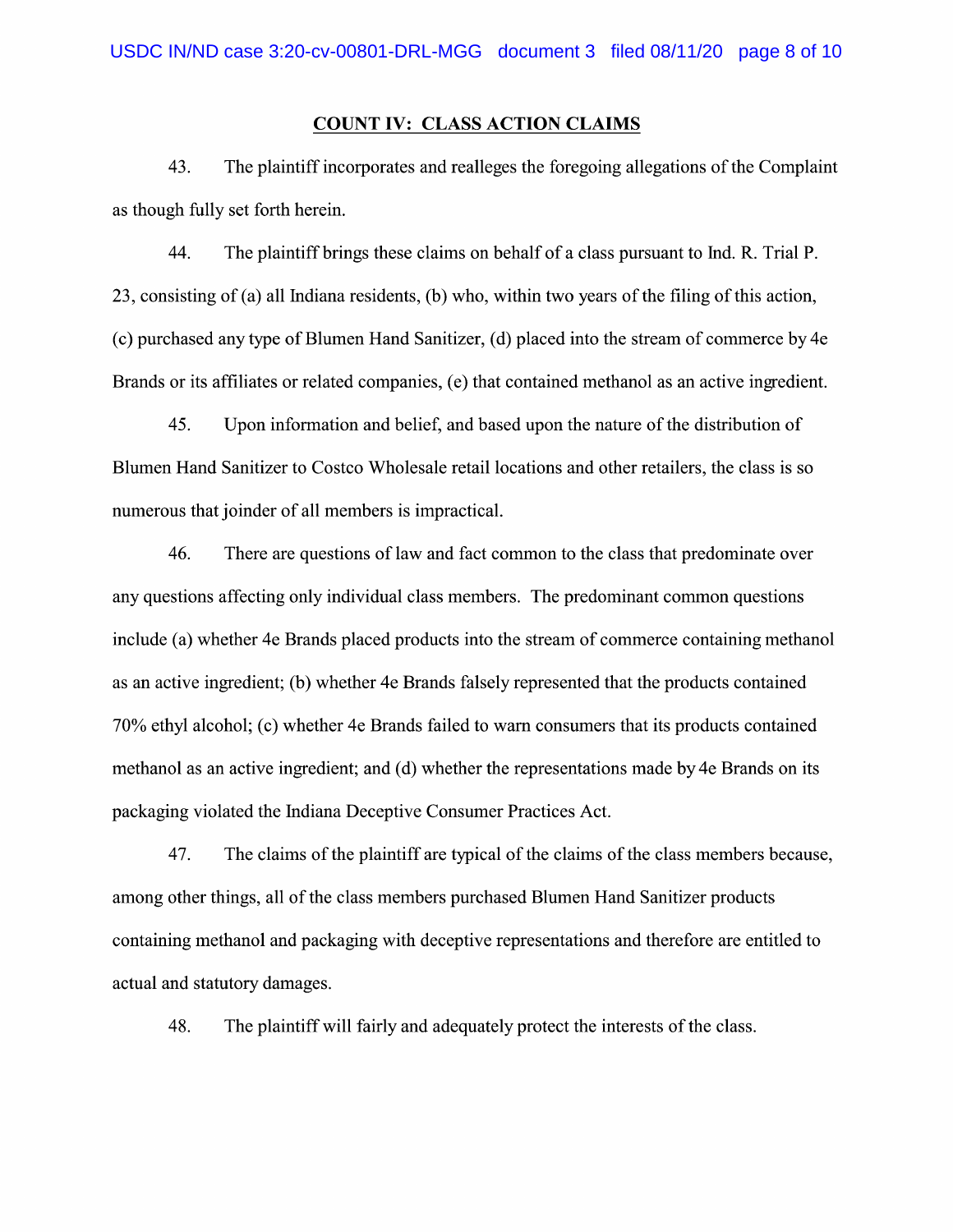## USDC IN/ND case 3:20-cv-00801-DRL-MGG document 3 filed 08/11/20 page 9 of 10

49. The questions of law or fact common to the members of the class set forth above predominate over any questions affecting only individual members.

50. A class action is superior to other available methods for the fair and efficient adjudication of the controversy. The interest of class members in individually controlling the prosecution of separate claims against defendant is small because it is not economically feasible to bring individual actions.

51. The plaintiff has retained counsel with experience litigating class actions, product liability claims, and claims involving unlawful business practices. Neither the plaintiff nor her counsel have any interests Which might cause them not to vigorously pursue this action.

WHEREFORE, plaintiff requests that the Court enter judgment in her favor and against the defendant, 4e Brands, as follows: (a) certifying a class action as set forth above; (b) awarding each class member damages of at least \$500.00 and treble damages; (c) awarding costs and reasonable attorneys' fees; and (d) awarding all other just and proper relief.

Respectfully submitted,

PFEIFER MORGAN & STESIAK

 $\n *H*  $\overline{H}$   $\overline{H}$   $\overline{H}$   $\overline{H}$   $\overline{H}$   $\overline{H}$   $\overline{H}$   $\overline{H}$   $\overline{H}$   $\overline{H}$   $\overline{H}$   $\overline{H}$   $\overline{H}$   $\overline{H}$   $\overline{H}$   $\overline{H}$   $\overline{H}$   $\overline{H}$   $\overline{H}$   $\overline{H}$   $\overline{H}$$ 

Ryan G. Milligan (28691-71) PFEIFER MORGAN & STESIAK 53600 North Ironwood Drive South Bend, Indiana 46635 Telephone: (574) 272-2870 Fax: (574) 271-4329 DSakaguchi@pilawyers.com RMilligan@pilawyers.c0m Counsel for the plaintiffs.